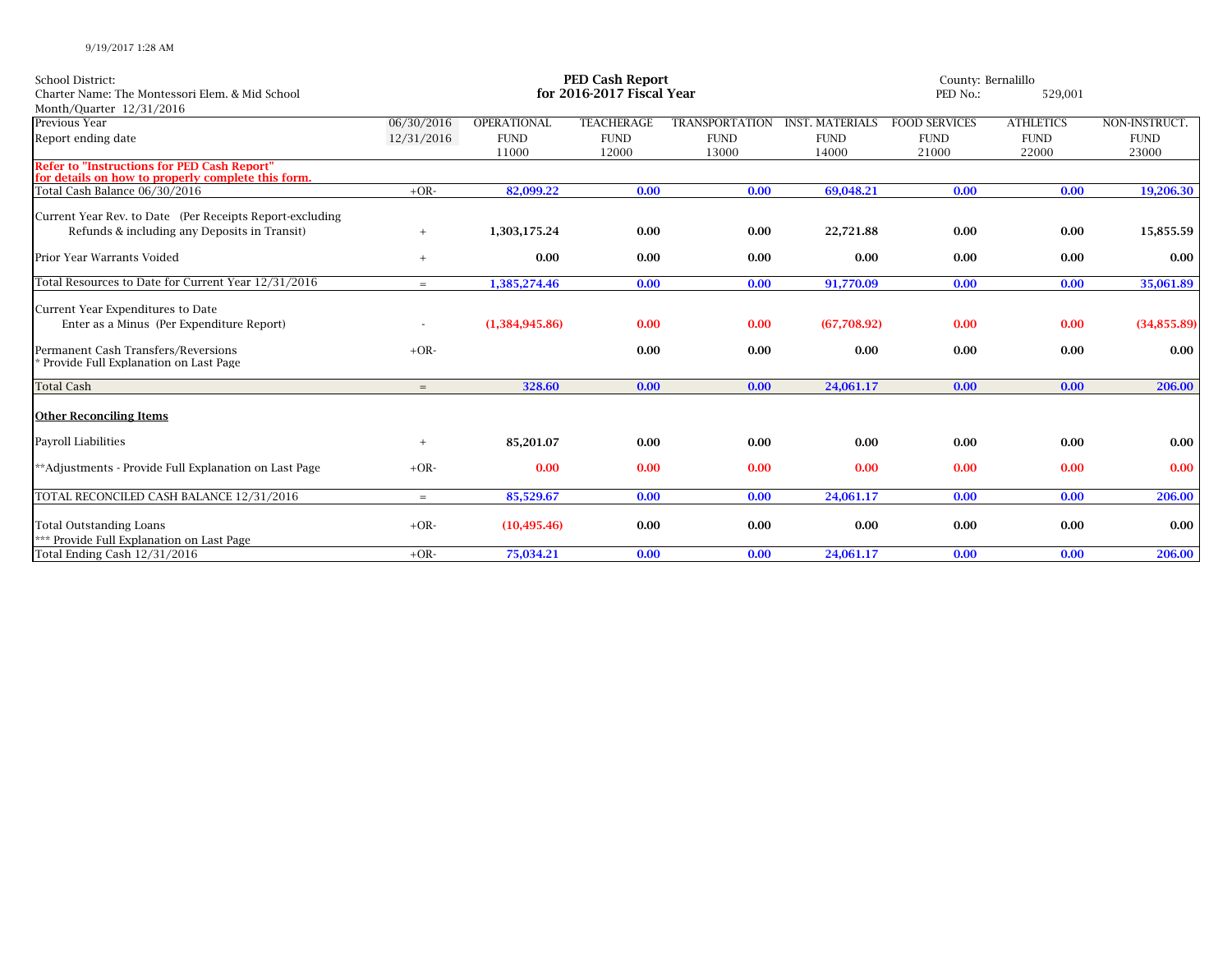| School District:                                         |        |                    | <b>PED Cash Report</b>    |               | County:            | Bernalillo    |                 |                 |
|----------------------------------------------------------|--------|--------------------|---------------------------|---------------|--------------------|---------------|-----------------|-----------------|
| Charter Name: The Montessori Elem. & Mid School          |        |                    | for 2016-2017 Fiscal Year |               |                    | PED No.:      | 529,001         |                 |
| Month/Quarter 12/31/2016                                 |        |                    |                           |               |                    |               |                 |                 |
|                                                          |        | <b>FEDERAL</b>     | <b>FEDERAL</b>            | <b>LOCAL</b>  | <b>STATE</b>       | <b>STATE</b>  | <b>LOCAL OR</b> | <b>BOND</b>     |
|                                                          |        | <b>FLOWTHROUGH</b> | <b>DIRECT</b>             | <b>GRANTS</b> | <b>FLOWTHROUGH</b> | <b>DIRECT</b> | <b>STATE</b>    | <b>BUILDING</b> |
|                                                          |        | <b>FUND</b>        | <b>FUND</b>               | <b>FUND</b>   | <b>FUND</b>        | <b>FUND</b>   | <b>FUND</b>     | <b>FUND</b>     |
|                                                          |        | 24000              | 25000                     | 26000         | 27000              | 28000         | 29000           | 31100           |
|                                                          |        |                    |                           |               |                    |               |                 |                 |
| Total Cash Balance 06/30/2016                            | $=$    | 0.00               | 0.00                      | 0.00          | 0.00               | 0.00          | 0.00            | 0.00            |
| Current Year Rev. to Date (Per Receipts Report-excluding |        |                    |                           |               |                    |               |                 |                 |
| Refunds & including any Deposits in Transit)             | $+$    | 0.00               | 0.00                      | 0.00          | 0.00               | 0.00          | 0.00            | 0.00            |
|                                                          |        |                    |                           |               |                    |               |                 |                 |
| Prior Year Warrants Voided                               | $+$    | 0.00               | 0.00                      | 0.00          | 0.00               | 0.00          | 0.00            | 0.00            |
| Total Resources to Date for Current Year 12/31/2016      | $=$    | 0.00               | 0.00                      | 0.00          | 0.00               | 0.00          | 0.00            | 0.00            |
|                                                          |        |                    |                           |               |                    |               |                 |                 |
| Current Year Expenditures to Date                        |        |                    |                           |               |                    |               |                 |                 |
| Enter as a Minus (Per Expenditure Report)                |        | 0.00               | 0.00                      | 0.00          | 0.00               | 0.00          | 0.00            | 0.00            |
|                                                          |        |                    |                           |               |                    |               |                 |                 |
| Permanent Cash Transfers/Reversions                      | $+OR-$ | 0.00               | 0.00                      | 0.00          | 0.00               | 0.00          | 0.00            | 0.00            |
| * Provide Full Explanation on Last Page                  |        |                    |                           |               |                    |               |                 |                 |
| <b>Total Cash</b>                                        | $=$    | 0.00               | 0.00                      | 0.00          | 0.00               | 0.00          | 0.00            | 0.00            |
|                                                          |        |                    |                           |               |                    |               |                 |                 |
| <b>Other Reconciling Items</b>                           |        |                    |                           |               |                    |               |                 |                 |
| Payroll Liabilities                                      | $+$    | 0.00               | 0.00                      | 0.00          | 0.00               | 0.00          | 0.00            | $0.00\,$        |
|                                                          |        |                    |                           |               |                    |               |                 |                 |
| **Adjustments - Provide Full Explanation on Last Page    |        | 0.00               | 0.00                      | 0.00          | 0.00               | 0.00          | 0.00            | 0.00            |
| TOTAL RECONCILED CASH BALANCE 12/31/2016                 | $=$    | 0.00               | 0.00                      | 0.00          | 0.00               | 0.00          | 0.00            | 0.00            |
|                                                          |        |                    |                           |               |                    |               |                 |                 |
| <b>Total Outstanding Loans</b>                           | $+OR-$ | 0.00               | 0.00                      | 0.00          | 0.00               | 0.00          | 0.00            | 0.00            |
| *** Provide Full Explanation on Last Page                |        |                    |                           |               |                    |               |                 |                 |
| Total Ending Cash 12/31/2016                             | $+OR-$ | 0.00               | 0.00                      | 0.00          | 0.00               | 0.00          | 0.00            | 0.00            |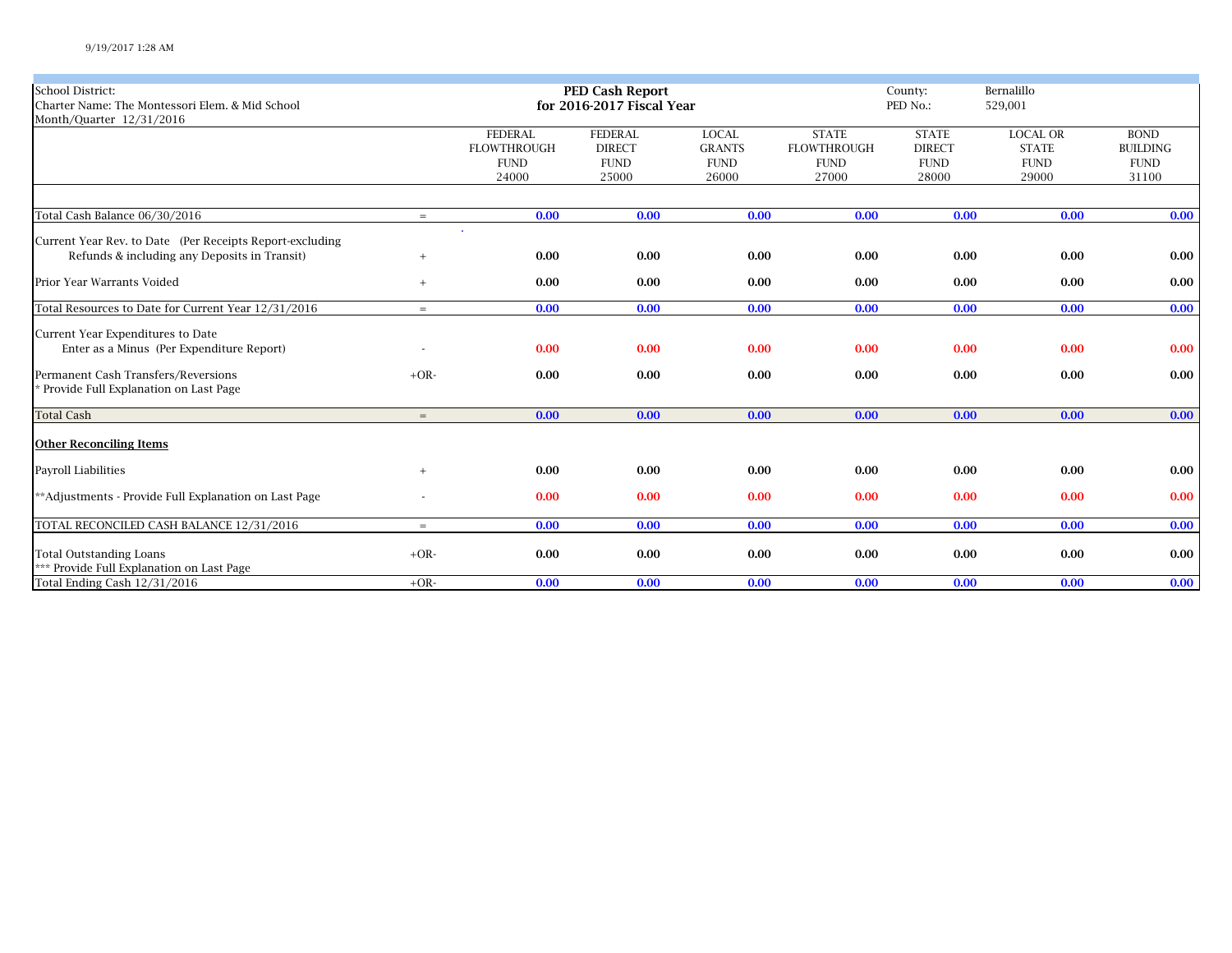| <b>School District:</b>                                  |        |                       | <b>PED Cash Report</b>    |                        | County:               | Bernalillo  |                                                 |                        |
|----------------------------------------------------------|--------|-----------------------|---------------------------|------------------------|-----------------------|-------------|-------------------------------------------------|------------------------|
| Charter Name: The Montessori Elem. & Mid School          |        |                       | for 2016-2017 Fiscal Year |                        |                       | PED No.:    | 529,001                                         |                        |
| Month/Quarter 12/31/2016                                 |        |                       |                           |                        |                       |             |                                                 |                        |
|                                                          |        | PUBLIC SCHOOL         | SPECIAL CAPITAL           | <b>SPECIAL CAPITAL</b> |                       |             | SPECIAL CAPITAL CAPITAL IMPROV. CAPITAL IMPROV. | <b>CAPITAL IMPROV.</b> |
|                                                          |        | <b>CAPITAL OUTLAY</b> | <b>OUTLAY LOCAL</b>       | <b>OUTLAY STATE</b>    | <b>OUTLAY FEDERAL</b> | <b>HB33</b> | <b>SB9- STATE</b>                               | SB9-LOCAL              |
|                                                          |        | 31200                 | 31300                     | 31400                  | 31500                 | 31600       | 31700                                           | 31701                  |
|                                                          |        |                       |                           |                        |                       |             |                                                 |                        |
| Total Cash Balance 06/30/2016                            | $=$    | (71, 876.50)          | 0.00                      | (125, 135.46)          | 0.00                  | 518,868.65  | 165,939.92                                      | 0.00                   |
| Current Year Rev. to Date (Per Receipts Report-excluding |        |                       |                           |                        |                       |             |                                                 |                        |
| Refunds & including any Deposits in Transit)             | $+$    | 222,439.50            | 0.00                      | 114,640.00             | 0.00                  | 62,967.13   | 0.00                                            | 30,854.96              |
| Prior Year Warrants Voided                               | $+$    | 0.00                  | 0.00                      | 0.00                   | 0.00                  | 0.00        | 0.00                                            | 0.00                   |
| Total Resources to Date for Current Year 12/31/2016      | $=$    | 150,563.00            | 0.00                      | (10, 495.46)           | 0.00                  | 581,835.78  | 165,939.92                                      | 30,854.96              |
| Current Year Expenditures to Date                        |        |                       |                           |                        |                       |             |                                                 |                        |
| Enter as a Minus (Per Expenditure Report)                |        | (150, 563.00)         | 0.00                      | 0.00                   | 0.00                  | (12,630.15) | 0.00                                            | (41, 238.90)           |
| Permanent Cash Transfers/Reversions                      | $+OR-$ | 0.00                  | 0.00                      | 0.00                   | 0.00                  | 0.00        | (165, 939.92)                                   | 165,939.92             |
| Provide Full Explanation on Last Page                    |        |                       |                           |                        |                       |             |                                                 |                        |
| <b>Total Cash</b>                                        | $=$    | 0.00                  | 0.00                      | (10, 495.46)           | 0.00                  | 569,205.63  | 0.00                                            | 155,555.98             |
| <b>Other Reconciling Items</b>                           |        |                       |                           |                        |                       |             |                                                 |                        |
| Payroll Liabilities                                      | $+$    | 0.00                  | 0.00                      | 0.00                   | 0.00                  | 0.00        | 0.00                                            | 0.00                   |
| **Adjustments - Provide Full Explanation on Last Page    |        | 0.00                  | 0.00                      | 10,495.46              | 0.00                  | 0.00        | 0.00                                            | 0.00                   |
| TOTAL RECONCILED CASH BALANCE 12/31/2016                 | $=$    | 0.00                  | 0.00                      | 0.00                   | 0.00                  | 569,205.63  | 0.00                                            | 155,555.98             |
| <b>Total Outstanding Loans</b>                           | $+OR-$ | 0.00                  | 0.00                      | 0.00                   | 0.00                  | 0.00        | 0.00                                            | 0.00                   |
| *** Provide Full Explanation on Last Page                |        |                       |                           |                        |                       |             |                                                 |                        |
| Total Ending Cash 12/31/2016                             | $+OR-$ | 0.00                  | 0.00                      | 0.00                   | 0.00                  | 569,205.63  | 0.00                                            | 155,555.98             |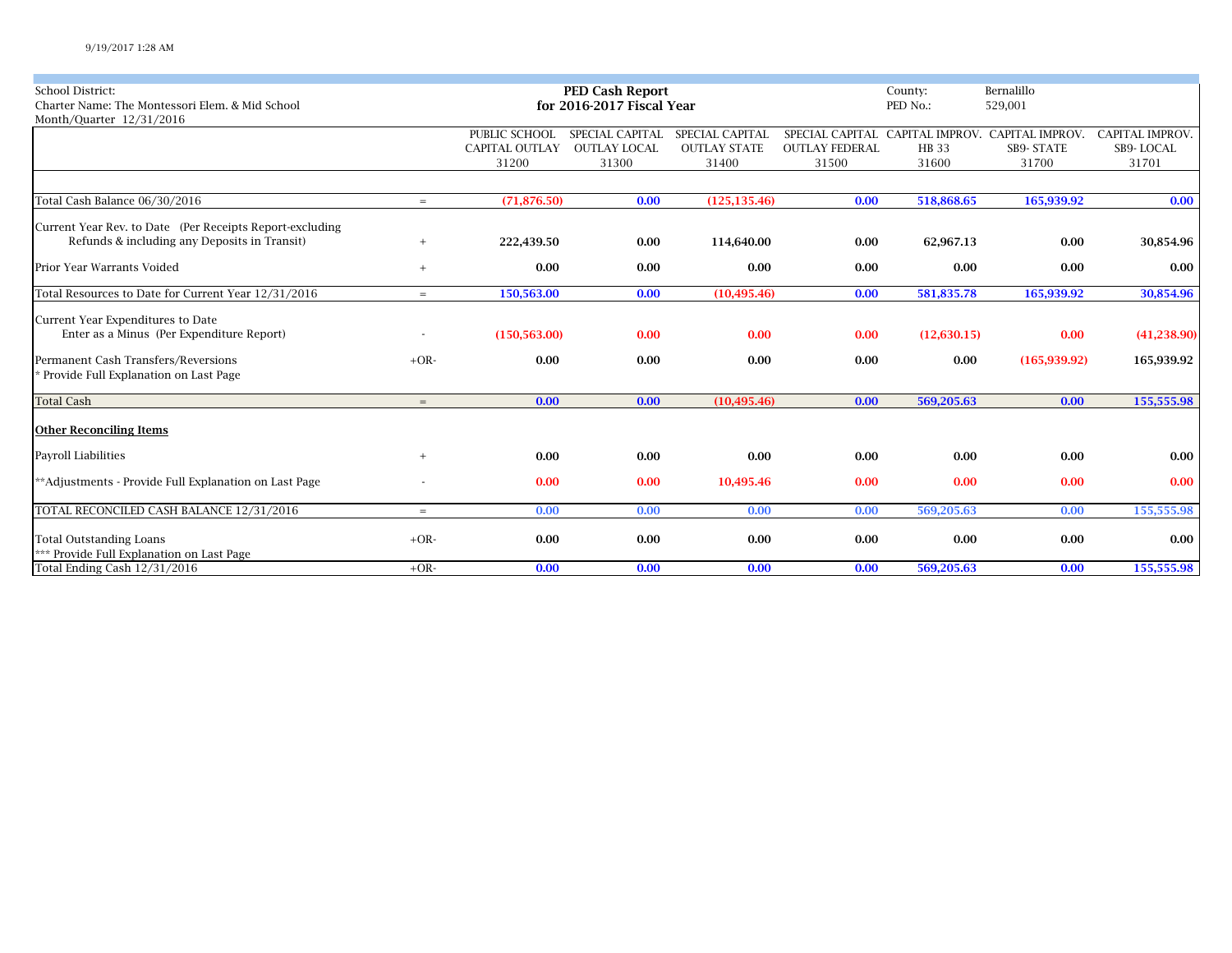| <b>School District:</b><br>Charter Name: The Montessori Elem. & Mid School<br>Month/Quarter 12/31/2016   |           |                                             | PED Cash Report<br>for 2016-2017 Fiscal Year |                                   | Bernalillo<br>County:<br>PED No.:<br>529,001 |                                                    |                                              |                                        |
|----------------------------------------------------------------------------------------------------------|-----------|---------------------------------------------|----------------------------------------------|-----------------------------------|----------------------------------------------|----------------------------------------------------|----------------------------------------------|----------------------------------------|
|                                                                                                          |           | <b>ENERGY</b><br><b>EFFICIENCY</b><br>31800 | ED. TECH<br><b>EQUIP ACT</b><br>31900        | PSCOC 20%<br><b>FUND</b><br>32100 | <b>DEBT SERVICE</b><br><b>FUND</b><br>41000  | <b>DEFERRED SICK</b><br><b>LEAVE FUND</b><br>42000 | ED TECH DEBT<br><b>SERVICE FUND</b><br>43000 | <b>GRAND TOTAL</b><br><b>ALL FUNDS</b> |
|                                                                                                          |           |                                             |                                              |                                   |                                              |                                                    |                                              |                                        |
| Total Cash Balance 06/30/2016                                                                            | $=$       | 0.00                                        | 0.00                                         | 0.00                              | 0.00                                         | 0.00                                               | 0.00                                         | 658,150.34                             |
| Current Year Rev. to Date (Per Receipts Report-excluding<br>Refunds & including any Deposits in Transit) | $\ddot{}$ | 0.00                                        | 0.00                                         | 0.00                              | 0.00                                         | 0.00                                               | 0.00                                         | 1,772,654.30                           |
| Prior Year Warrants Voided                                                                               | $+$       | 0.00                                        | 0.00                                         | 0.00                              | 0.00                                         | 0.00                                               | 0.00                                         | 0.00                                   |
| Total Resources to Date for Current Year 12/31/2016                                                      | $=$       | 0.00                                        | 0.00                                         | 0.00                              | 0.00                                         | 0.00                                               | 0.00                                         | 2,430,804.64                           |
| Current Year Expenditures to Date<br>Enter as a Minus (Per Expenditure Report)                           |           | 0.00                                        | 0.00                                         | 0.00                              | 0.00                                         | 0.00                                               | 0.00                                         | (1,691,942.72)                         |
| Permanent Cash Transfers/Reversions<br>* Provide Full Explanation on Last Page                           | $+OR-$    | 0.00                                        | 0.00                                         | 0.00                              | 0.00                                         | 0.00                                               | 0.00                                         | 0.00                                   |
| <b>Total Cash</b>                                                                                        | $=$       | 0.00                                        | 0.00                                         | 0.00                              | 0.00                                         | 0.00                                               | 0.00                                         | 738,861.92                             |
| <b>Other Reconciling Items</b>                                                                           |           |                                             |                                              |                                   |                                              |                                                    |                                              |                                        |
| Payroll Liabilities                                                                                      | $+$       | 0.00                                        | 0.00                                         | 0.00                              | 0.00                                         | 0.00                                               | 0.00                                         | 85,201.07                              |
| **Adjustments - Provide Full Explanation on Last Page                                                    |           | 0.00                                        | 0.00                                         | 0.00                              | 0.00                                         | 0.00                                               | 0.00                                         | 10,495.46                              |
| TOTAL RECONCILED CASH BALANCE 12/31/2016                                                                 | $=$       | 0.00                                        | 0.00                                         | 0.00                              | 0.00                                         | 0.00                                               | 0.00                                         | 834,558.45                             |
| <b>Total Outstanding Loans</b><br>*** Provide Full Explanation on Last Page                              | $+OR-$    | 0.00                                        | 0.00                                         | 0.00                              | 0.00                                         | 0.00                                               | 0.00                                         | (10, 495.46)                           |
| Total Ending Cash 12/31/2016                                                                             | $+OR-$    | 0.00                                        | 0.00                                         | 0.00                              | 0.00                                         | 0.00                                               | 0.00                                         | 824,062.99                             |